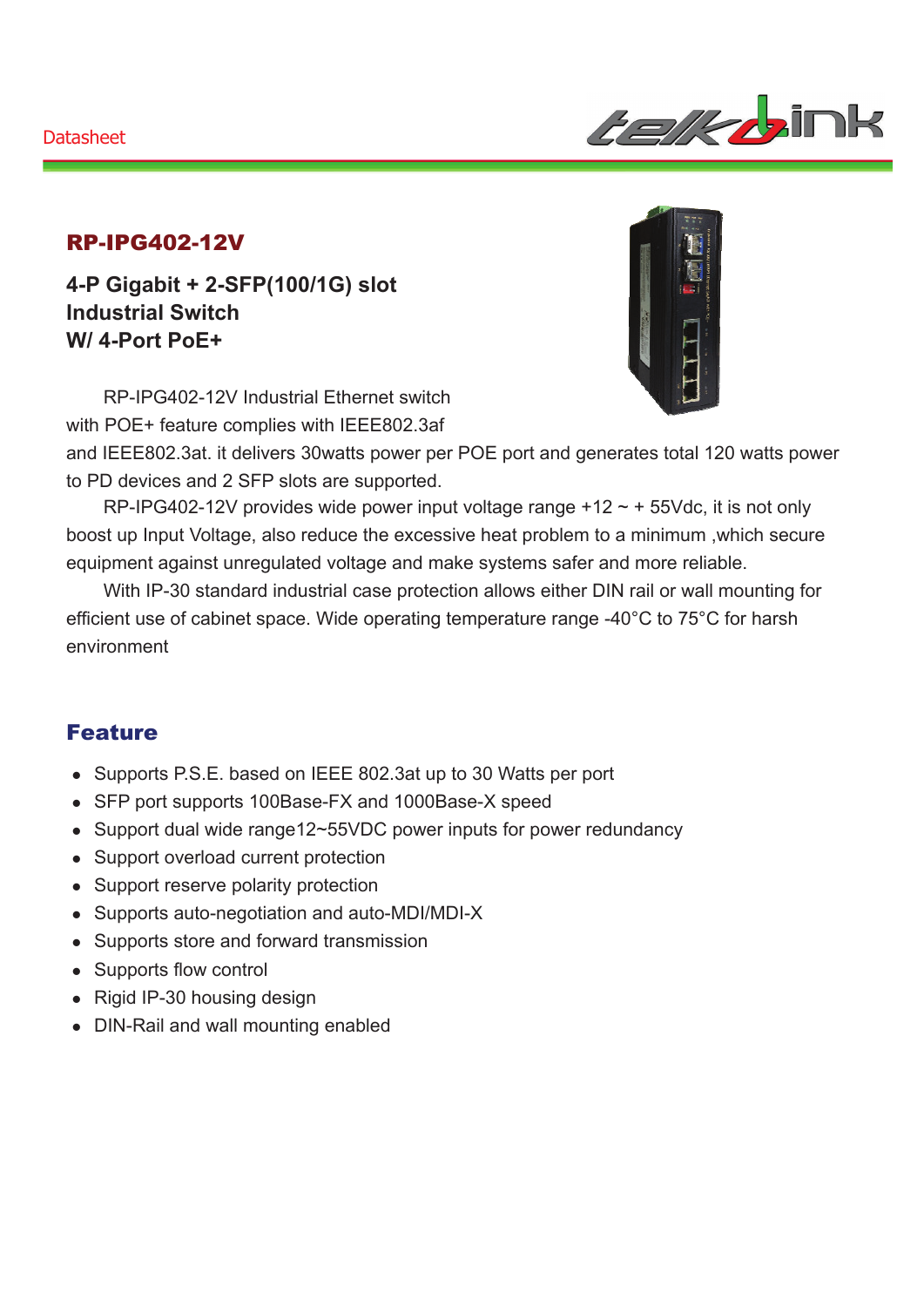# Specification

| <b>Standards</b>                | • IEEE 802.3 10Base-T Ethernet                                    |
|---------------------------------|-------------------------------------------------------------------|
|                                 | • IEEE 802.3u 100Base-TX Fast Ethernet                            |
|                                 | • IEEE 802.3ab 1000Base-T Gigabit Ethernet                        |
|                                 | • IEEE 802.3z 1000Base-X Gigabit Ethernet                         |
|                                 | • IEEE802.3x Flow Control and Back Pressure,                      |
|                                 | IEEE802.3af for POE                                               |
|                                 | • IEEE802.3at for POE+                                            |
| <b>Switch Architecture</b>      | • Back-plane (Switching Fabric): 12Gbps                           |
| <b>Data Processing</b>          | • Store and Forward                                               |
| <b>Flow Control</b>             | • IEEE 802.3x Flow Control and Back Pressure                      |
| <b>Jumbo Frame</b>              | $\bullet$ 10KB                                                    |
| <b>MAC Table Size</b>           | $-1K$                                                             |
| <b>Packet Buffer Size</b>       | • 1Mbits                                                          |
|                                 | • 4 RJ-45 Port: 10/100/1000BaseT(X) auto negotiation, 4 Giga POE+ |
| <b>Network Connector</b>        | 802.3at/af PSE port, Auto MDI/MDI-X function, Full/Half duplex    |
|                                 | • 2 SFP slots: 100/1000M Base-X                                   |
|                                 | • UTP/STP above Cat.5e Cable, EIA/TIA-568 100-ohm (100m)          |
| <b>Network Cable</b>            | · Fiber Cable (Multi-mode):50/125um,62.5/125um                    |
|                                 | • Fiber Cable (Single-mode): 9/125um                              |
| <b>Protocol</b>                 | • CSMA/CD                                                         |
|                                 | • PW1(Power 1) Green, PW2(Power 2) Green, ERR( Fault) Amber       |
| <b>LED</b>                      | • TX/RJ-45 port: LNK (Link/Active) Green, SPD(Speed)              |
|                                 | 10/100(OFF), 1000 (Green)                                         |
|                                 | • SFP Fiber Per port: Link (Green), Active Flash                  |
| <b>DIP Switch</b>               | • DIP 1: OFF: Port 5 SFP (DEFAULT); ON: Port 5 TX                 |
|                                 | • DIP 2: OFF: SFP 1000M; ON: SFP 100M                             |
| <b>Power Supply</b>             | • Redundant Dual DC 12V-57V Power Input                           |
| <b>Power Consumption</b>        | • 5.76W@12/24/48 VDC, Non POE                                     |
|                                 | • Relay outputs with current carrying capacity of 1A @24VDC       |
| <b>Alarm Relay Contact</b>      | Relay in short circuit mode when 2 powers are connected. in open  |
|                                 | circuit mode when only one power supply is connected              |
|                                 | • Per port 30W, Max.36W per port at 12/24/48VDC input             |
| <b>PoE power budget</b>         | • Max. 126W @24VDC and 48VDC power input                          |
|                                 | • Max. 85W @12VDC power input (at $75^{\circ}$ C)                 |
|                                 | Max. 95W @12VDC power input (at 70°C)                             |
| <b>Removable Terminal Block</b> | . Provide 2 Redundant power, Alarm relay contact, 6 Pin           |
| <b>POE efficiency</b>           | • Voltage boost efficiency up to 97% from 12VDC to 55VDC          |
| <b>Surface temperature</b>      | • Surface temperature rises 6°C full load in a 75°C chamber       |
| <b>Operating Temperature</b>    | $-40^{\circ}$ C ~75 $^{\circ}$ C                                  |
| <b>Storage Temperature</b>      | $-40^{\circ}$ C~85 $^{\circ}$ C                                   |
| <b>Operating Humidity</b>       | • 5% to 95% (Non-condensing)                                      |
| <b>Housing</b>                  | • Rugged Metal , IP30 Protection                                  |
| <b>Dimension</b>                | • 142 x 43 x 105mm (LxWxD)                                        |
| <b>Installation mounting</b>    | • DIN Rail mounting and Wall Mounting                             |
| <b>EMC/EMS</b>                  | $\bullet$ CE, FCC                                                 |
| <b>EMI</b>                      | • FCC Part 15 Subpart B Class A                                   |
|                                 | • CE EN 55022 Class A                                             |